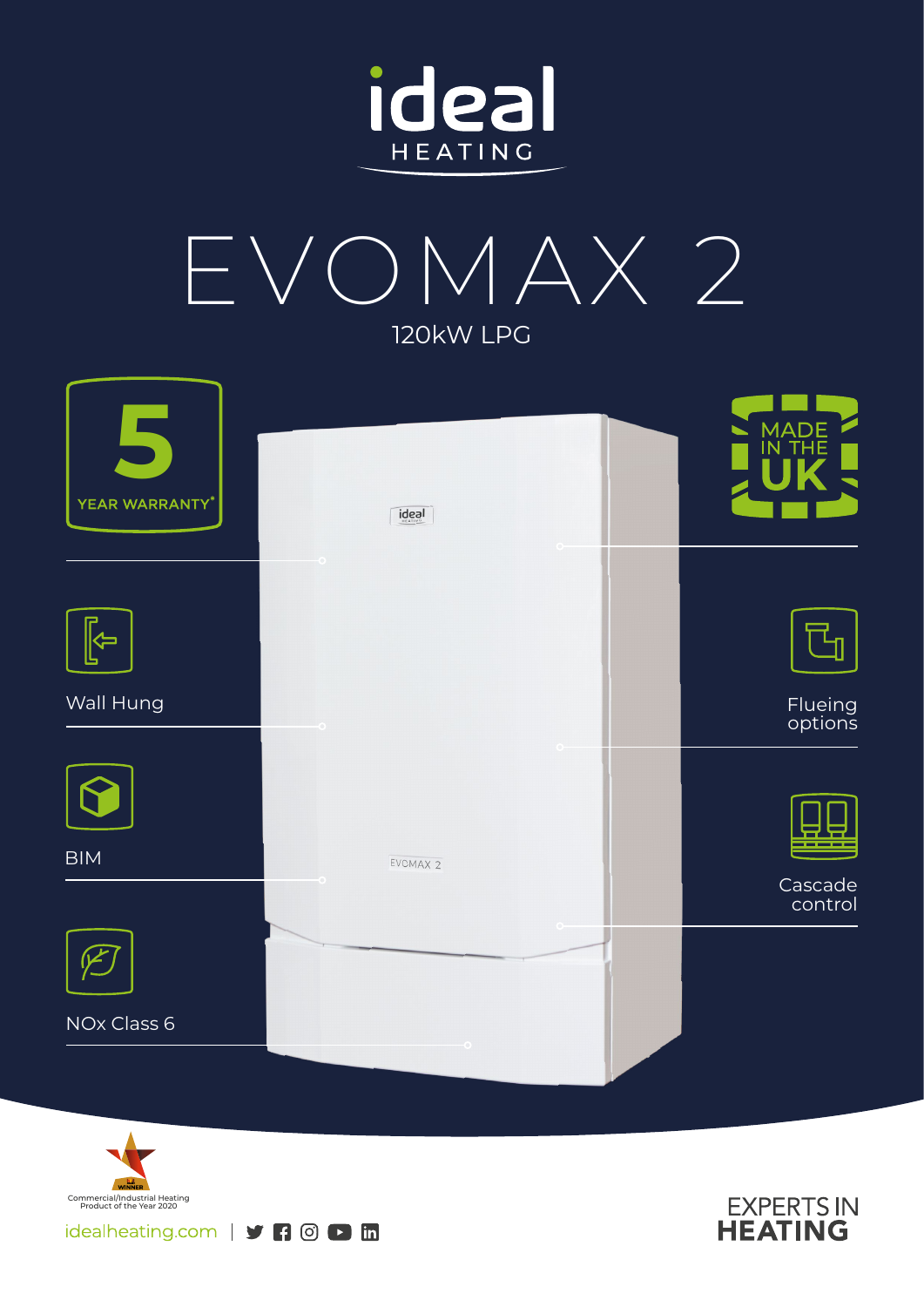# Features & specification

Available in outputs of 30, 40, 60, 80, 100, 120 and 150kW, Evomax 2 is designed to ensure all installation requirements can be achieved. There is also an LPG Evomax 2 range from 30 - 120 kW for off mains installations.

### • **Free Commissioning\***

- Robust cast aluminium silicon alloy heat exchanger
- NOx <40mg/kWh (Class 6) for all natural gas models
- High 5:1 turndown
- Up to 99.6% full load efficiency

• Up to 110% part load efficiency

- Compact small footprint
- Dynamic control menu set up
- Cascade controls option
- Easy servicing; 3 sides removable
- Built in, serviceable flue Non-Return Valve
- Capable of operating at up to 30° Δ T





### DIMENSIONS & CLEARANCES

| <b>BOILER</b> | <b>DIMA</b> | <b>DIMB</b> |
|---------------|-------------|-------------|
| <b>120</b>    | 520         | 226         |

The following minimum clearances must be maintained for operation and servicing:

CLEARANCE BETWEEN MULTIPLE BOILER INSTALLATIONS: 25mm



# **1 3 5 7 6 8 9 10 2**

BOILER ASSEMBLY

**4**

## INTERNAL VIEW **(40kW MODEL SHOWN) KEY 1.** Auto Air Vent **2.** Burner Fixings **3.** Fan **4.** Gas Valve **5.** Venturi **6.** Flow Thermistor **7.** Ianitor Unit **8.** Electrode Detection **9.** Ignition Electrode **10.** Water Pressure Sensor Imm **A+++ A++ A**



**A**

**C D**

**idealheating.com** | **01482 492251** | **commercial@idealheating.com**  Ideal Heating, National Avenue, Kingston upon Hull, East Yorkshire, HU5 4JN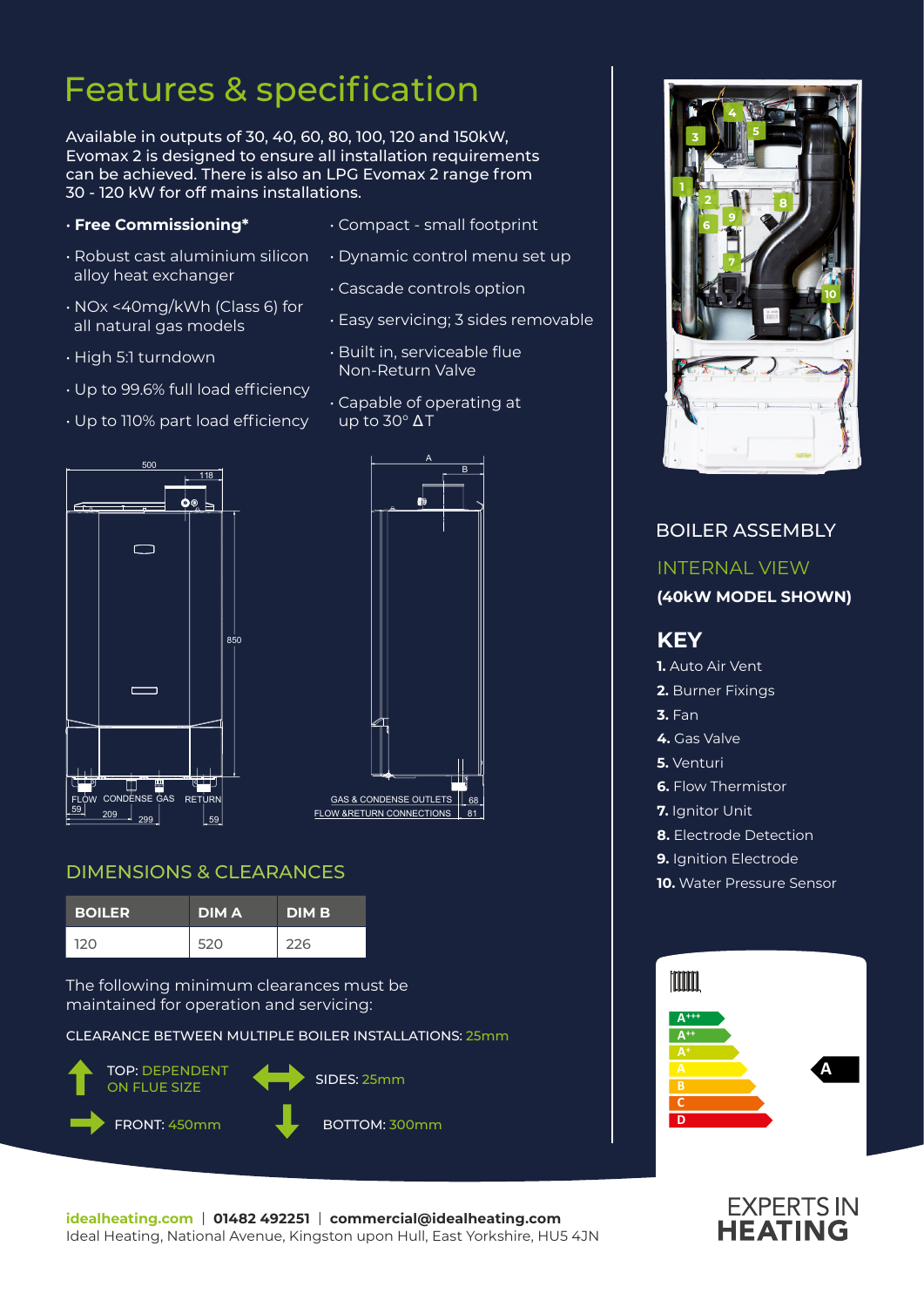## TECHNICAL SPECIFICATIONS EVOMAX 2 120kW LPG

### GENERAL

| Dry Weight                  | kg   | 73                                       |
|-----------------------------|------|------------------------------------------|
| <b>Boiler Dimensions</b>    | mm   | 850 (H)<br>x 500 (W)<br>$\times$ 520 (D) |
| <b>Boiler Clearances</b>    | mm   | Front: 450<br>Side: 25<br>Below: 300     |
| <b>Full Load Efficiency</b> | $\%$ | 98                                       |
| Part Load Efficiency        | $\%$ | 109.4                                    |
| Seasonal Efficiency         | $\%$ | 96.6                                     |
| SEDBUK 2009                 | $\%$ | N/A                                      |
| Min/Max Gas pressure (LPG)  | mbar | 32/36                                    |

#### BURNER PRE MIX

| Fuel                      | (Type G31) | Propane        |
|---------------------------|------------|----------------|
| <b>Fuel Consumption</b>   | $m^3/h$    | 5.23           |
| Flame Protection          |            | Ionisation     |
| Ignition                  |            | Spark          |
| Boiler Output (Mean 70°C) | kW         | $24 - 120$     |
| Boiler Output (Mean 40°C) | kW         | $25.7 - 123.3$ |
| Boiler Input (Gross cv)   | kW         | 133.4          |
| Gas Inlet Size            |            | $G^{3/2}$      |
| NOx Weighted (gross)      | mg/kWh     | 41.6           |
| <b>NOx Class</b>          |            | Class 6        |

### **HYDRAULICS**

| Hydraulic Resistance ( $11^{\circ}$ C $\Delta$ T)   | mbar         | N/A                    |
|-----------------------------------------------------|--------------|------------------------|
| Hydraulic Resistance (20°C ∆T)                      | mbar         | 218                    |
| Hydraulic Resistance (30 $\degree$ C $\triangle$ T) | mbar         | 80                     |
| Nominal Flow Rate (11°C ∆T)                         | $1/m$ in     | N/A                    |
| Nominal Flow Rate (20°C ∆T)                         | l/min        | 86                     |
| Nominal Flow Rate (30°C ∆T)                         | $1/m$ in     | 57.3                   |
| Min Flow Rate (30°C ∆T) (MAX MOD)                   | l/min        | 58.5                   |
| Min Flow Temperature                                | $^{\circ}$ C | 30                     |
| Max Flow Temperature                                | $^{\circ}$ C | 85                     |
| Min Working Pressure                                | bar          | 0.3                    |
| Max Working Pressure                                | bar          | 6                      |
| Max Static Head Of Water                            | metres       | 61.0                   |
| Condensate Connection                               | mm           | 25                     |
| High Limit Set Point                                | $^{\circ}C$  | 110 flow,<br>95 return |
| Flow & Return Size                                  |              | $G1\frac{1}{4}$        |
| <b>Water Content</b>                                | litres       | 7.0                    |

### FLUE/AIR INLET

| Flue Size                           | mm      | 100/150 Concentric<br>or Open Flue |
|-------------------------------------|---------|------------------------------------|
| Flue Gas Volume                     | $m^3/h$ | 183.81                             |
| Flue Gas Temperature 80/60          | $\circ$ | $70^{\circ}$                       |
| O/F Max Counter Pressure Diff       | Pa      | 473                                |
| Balanced Flue Counter Pressure Diff | Dа      |                                    |

### **ELECTRICAL**

| <b>Electrical Supply</b>   |         | 230V - 50Hz                                      |
|----------------------------|---------|--------------------------------------------------|
| Current (Max No Pump)      | amp     | 4A                                               |
| Power Consumption          | watt    | 243                                              |
| Modulating Input           | $V$ /dc | 0-10V or OpenTherm                               |
| <b>Fuse Rating</b>         | amp     | 4.0                                              |
| Controls Voltage           | V       | 230V 50Hz volt free<br>control or PELV =< 24V DC |
| <b>Insulation Class IP</b> |         | IPX4D                                            |

### CONTROL OPERATION

| On/Off 0-10V DC              | Yes |
|------------------------------|-----|
| OpenTherm                    | Yes |
| <b>High Limit Protection</b> | Yes |
| Low Water Protection         | Yes |
| Volt Free Common Alarm       | Yes |
| Boiler Run Indication        | Yes |

### OPTIONAL EXTRAS

| Multi Boiler Frame & Header Kits      | Yes |
|---------------------------------------|-----|
| Varican Module Master Kit             | Yes |
| Varican Module Slave Kit              | Yes |
| Extension Module Kit                  | Yes |
| OPENTHERM Room Control Kit            | Yes |
| Room Sensor Kit                       | Yes |
| Tank Sensor Kit                       | Yes |
| Outside Sensor Kit                    | Yes |
| Header Flow Tank Immersion Sensor Kit | Yes |
| Header Flow Tank Strap On Sensor Kit  | Yes |
| Safety Interlock Kit                  | Yes |
| 0-10V Pump Control Kit                | Yes |
| Condensate Pump                       | Yes |

#### **Please Note:**

The plate heat exchangers are to be used for system separation only. They must not be used for the direct production of domestic hot water. They should not be used for direct heating of swimming pool water where the chlorinated pool water would pass directly through the plate heat exchanger.

\*5 year warranty subject to Terms and Conditions. 5 years parts and labour warranty available subject to being commissioned by Ideal Heating. Free Commissioning Offer available subject to terms and conditions. Terms & conditions at idealheating.com

**GET A QUOTE Y R @ D H idealheating.com** | **01482 492251** | **commercial@idealheating.com**